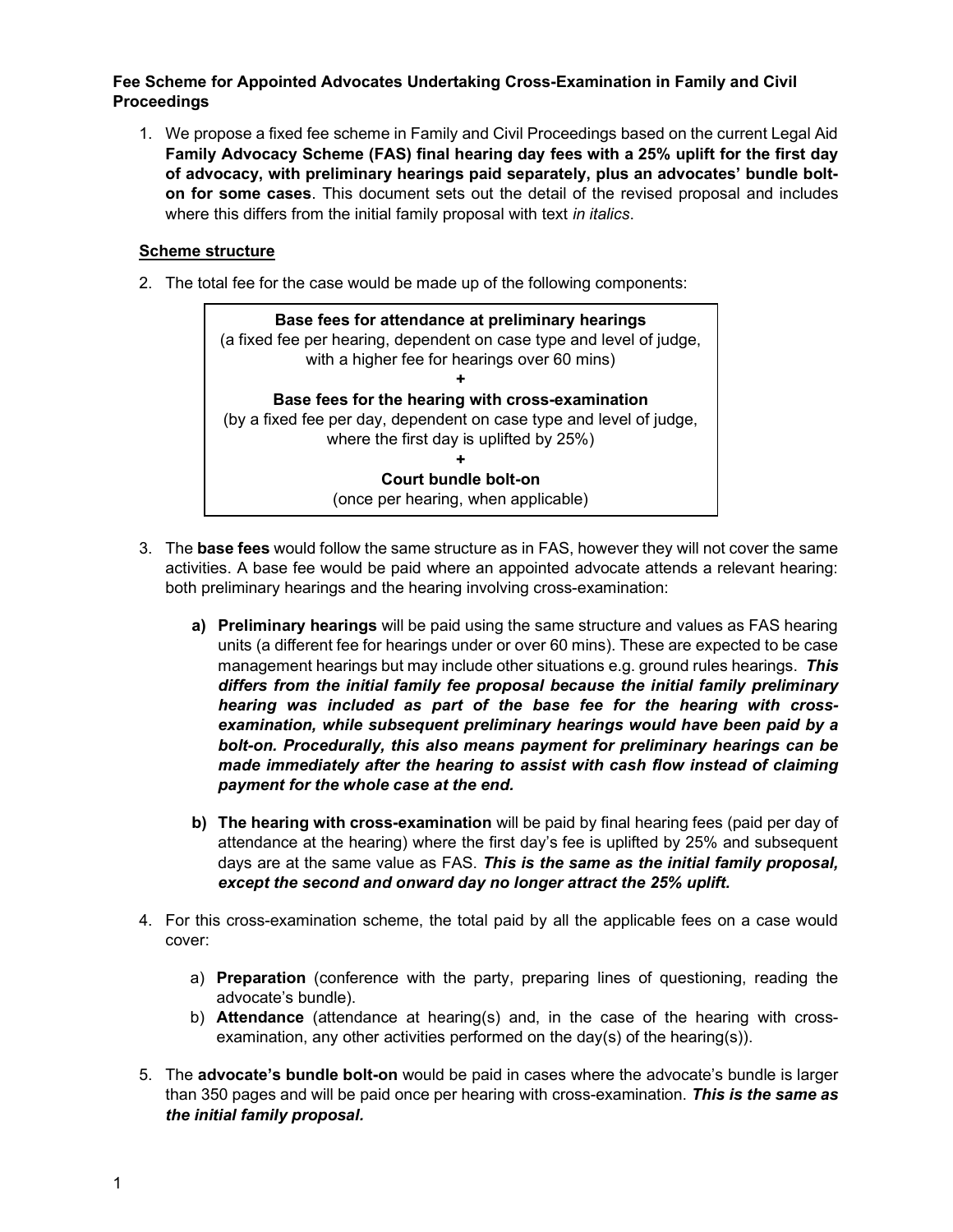## Scheme rates

6. The value of the preliminary hearings fees is shown in the following table. All timings shown below last from the time that the hearing is listed at court to start to the time the hearing concludes. Note that we are not expecting any preliminary hearings to last more than 2.5 hours, but in this case additional HU2 (Hearing Unit) fees will be paid for each subsequent 2.5 hour period of attendance.

| Table A1: Proposed preliminary hearing fees         |                   |                                     |                            |  |  |  |
|-----------------------------------------------------|-------------------|-------------------------------------|----------------------------|--|--|--|
| Paid for all preliminary hearings, exclusive of VAT |                   |                                     |                            |  |  |  |
|                                                     | Level of judge    |                                     |                            |  |  |  |
| Case type                                           | <b>Magistrate</b> | <b>Circuit or</b><br>district judge | <b>High court</b><br>judge |  |  |  |
| <b>Private family (children)</b>                    |                   |                                     |                            |  |  |  |
| HU1 (Under one hour)                                | £62.69            | £68.94                              | £82.76                     |  |  |  |
| HU2 (1 to 2.5 hours)                                | £156.74           | £172.40                             | £206.87                    |  |  |  |
| <b>Protective injunction</b>                        |                   |                                     |                            |  |  |  |
| HU1 (Under one hour)                                | £81.50            | £81.50                              | £81.50                     |  |  |  |
| HU2 (1 to 2.5 hours)                                | £203.76           | £203.76                             | £203.76                    |  |  |  |
| <b>Financial remedy</b>                             |                   |                                     |                            |  |  |  |
| HU1 (Under one hour)                                | £63.18            | £63.18                              | £75.83                     |  |  |  |
| HU2 (1 to 2.5 hours)                                | £157.95           | £157.95                             | £189.54                    |  |  |  |
| <b>Public family (care)</b>                         |                   |                                     |                            |  |  |  |
| HU1 (Under one hour)                                | £86.72            | £95.40                              | £114.48                    |  |  |  |
| HU2 (1 to 2.5 hours)                                | £216.81           | £238.46                             | £286.16                    |  |  |  |
| <b>Public family (other)</b>                        |                   |                                     |                            |  |  |  |
| HU1 (Under one hour)                                | £75.83            | £83.39                              | £100.01                    |  |  |  |
| HU2 (1 to 2.5 hours)                                | £189.59           | £208.53                             | £250.20                    |  |  |  |
| <b>Civil cases</b>                                  |                   |                                     |                            |  |  |  |
| HU1 (Under one hour)                                | N/A               | £63.18                              | £75.83                     |  |  |  |
| HU2 (1 to 2.5 hours)                                | N/A               | £157.95                             | £189.54                    |  |  |  |
|                                                     |                   |                                     |                            |  |  |  |

7. The hearing with cross-examination attracts a higher per day fee for the first day from the subsequent days for each hearing.

Table A2: Proposed fees for attendance at cross-examination hearing

|  | ble A2: Proposed fees for attendance at cross-examination hearl |  |  |
|--|-----------------------------------------------------------------|--|--|
|  |                                                                 |  |  |

Paid per day at the hearing with cross-examination, exclusive of VAT

|                              | Day 1             |                                        |                        | <b>Further days</b> |                                        |                        |
|------------------------------|-------------------|----------------------------------------|------------------------|---------------------|----------------------------------------|------------------------|
| Case type                    | <b>Magistrate</b> | <b>Circuit or</b><br>district<br>judge | High<br>court<br>judge | <b>Magistrate</b>   | <b>Circuit or</b><br>district<br>judge | High<br>court<br>judge |
| Private family<br>(children) | £496.30           | £545.91                                | £655.09                | £397.04             | £436.73                                | £524.07                |
| Protective<br>injunction     | £451.46           | £451.46                                | £451.46                | £361.17             | £361.17                                | £361.17                |
| Financial<br>remedy          | £554.63           | £554.63                                | £665.55                | £443.70             | £443.70                                | £532.44                |
| Public family<br>(care)      | £632.81           | £696.10                                | £835.31                | £506.25             | £556.88                                | £668.25                |
| Public family<br>(other)     | £580.39           | £638.44                                | £766.13                | £464.31             | £510.75                                | £612.90                |
| Civil cases                  | N/A               | £554.63                                | £665.55                | N/A                 | £443.70                                | £532.44                |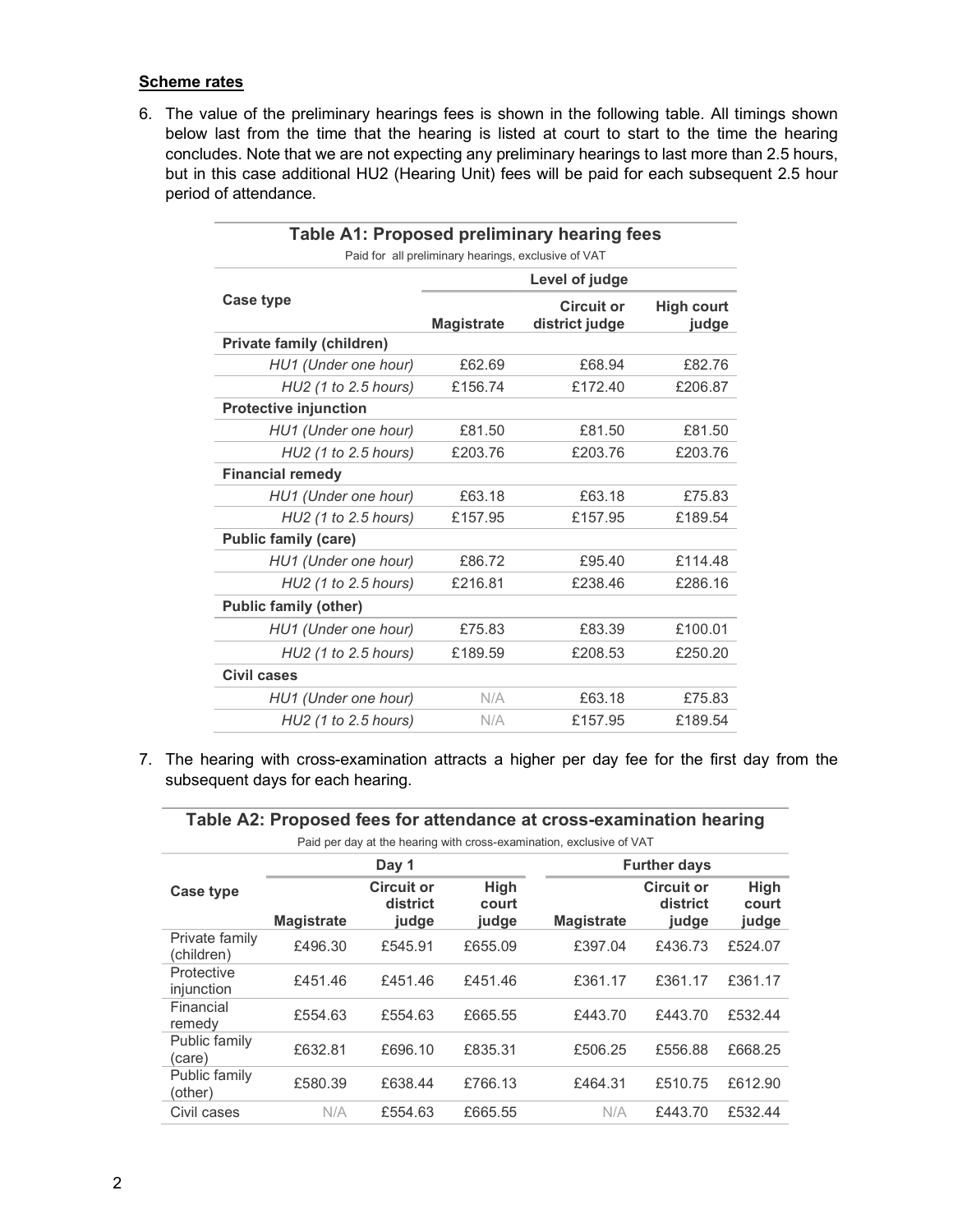8. The advocates' bundle bolt-on depends on the number of pages of the court bundle. This bolton would follow the same rules as the equivalent bolt-on in FAS.

| Table A3: Advocates' bundle bolt-on<br>Additional fee to be paid once per cross-examination hearing<br>with cross-examination |           |            |  |  |
|-------------------------------------------------------------------------------------------------------------------------------|-----------|------------|--|--|
| Number of bundle pages                                                                                                        |           |            |  |  |
| 351-700                                                                                                                       | 701-1,400 | over 1,400 |  |  |
| £159.30                                                                                                                       | £239.40   | £318.60    |  |  |

9. Disbursements will not be paid under this scheme.

## Scheme Rules

- 10. In addition to setting out the fees to be paid, a fee scheme must also include the rules by which these fees can be claimed. Our intention is to make claiming as simple as possible, and to minimise the checks that have to be undertaken. We propose the following claim rules, based on two different types of claims:
	- a) Completed hearing claims these will be payable after a preliminary hearing or a hearing where cross-examination has taken place, and the claim will cover the base fee(s) and bolt-on (where applicable, for the hearing with cross-examination only). The evidence required for this will be based on the existing EX506 forms<sup>1</sup>, stamped by a court official, or else whatever new process for FAS which is implemented.
	- b) Cancelled hearing claims these will be payable in line with existing FAS, where a hearing is listed, and at least 30 minutes of preparation work is undertaken, but the hearing does not take place. The fee is either a hearing unit 1 fee or half of a single day fee, for preliminary hearings and hearings with cross-examination respectively. Boltons will not be payable with this claim type. The evidence required for this will be based on court listings, and evidence of 30 minutes preparation work.

Wasted preparation claims will no longer be part of the scheme as the preliminary hearing fee should provide earlier payment in most cases where work is being done on a case.

11. In addition, claims must be made within three months of the time the work has concluded.

## Example fees

12. By way of illustration of what an advocate may receive on a case, under the revised scheme:

- a) A private family children case, before a circuit judge, which has a single case management hearing lasting 30 mins (£68.94) and a hearing with cross-examination lasting one day (£545.91) would be paid a total of £614.85. We expect this to be the situation most frequently claimed. This is an increase from £545.91 under the initial family proposal.
- b) The same case where it is required for the advocate to spend two days at the hearing with cross-examination will be paid £1,051.58 (as above plus £436.73 for day 2). Under the initial family proposal this would have been paid £1,091.82, which represents a small decrease. If the preliminary hearing had lasted over 60 mins then the new scheme would pay £1,155.04 compared to £1,091.82 under the previous scheme.
- c) For a protective injunction case where the advocate spends a part day at court to perform cross-examination, with no preliminary hearings, then £451.46 can be claimed. This is the same as under the initial family proposal.

<sup>1</sup> https://www.gov.uk/government/publications/apply-for-bolt-on-payments-and-advocates-bundle-paymentsform-ex506